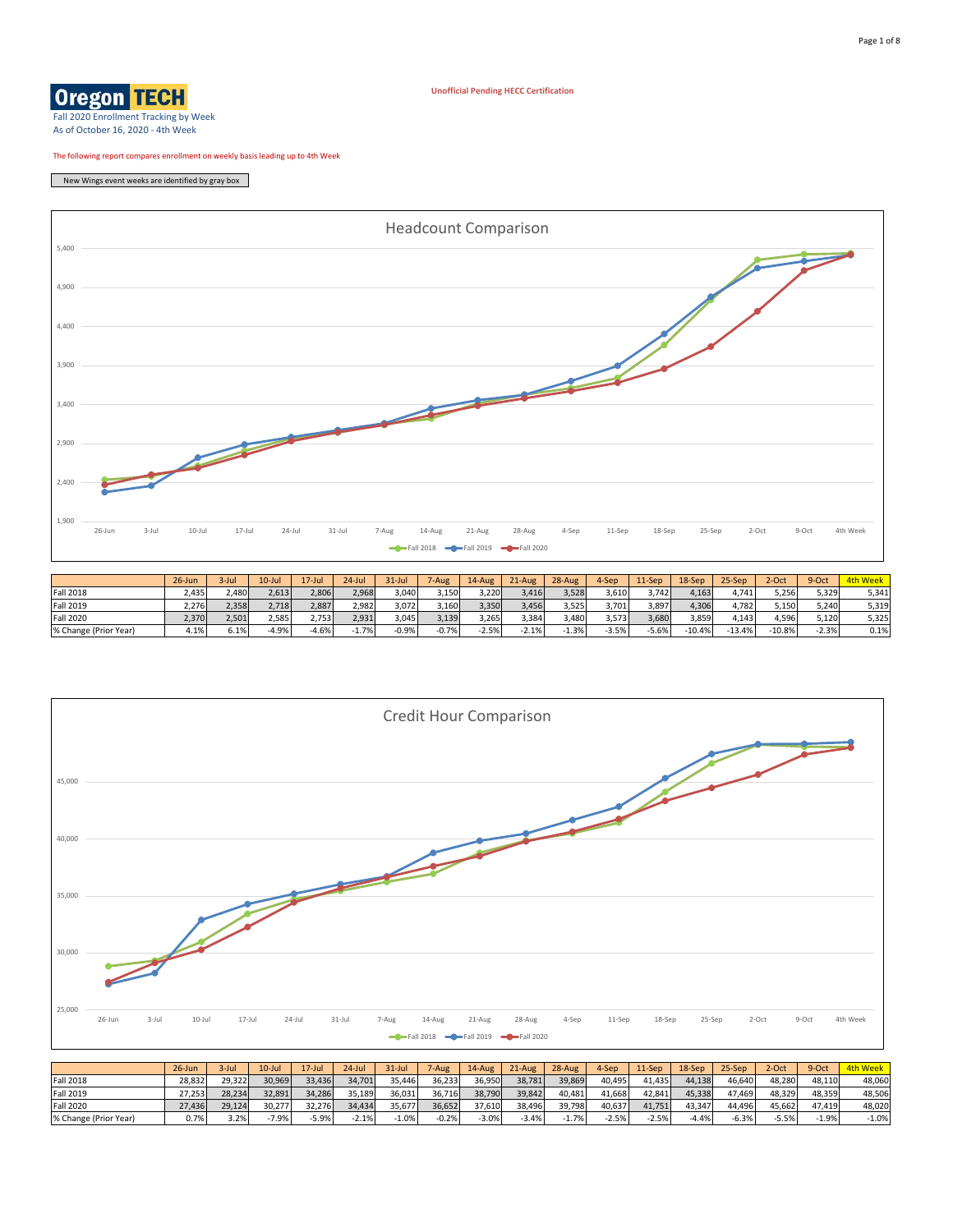### **Unofficial Pending HECC Certification**



The following data represents Fall 2020 enrollment compared to last year (4th Week).

NOTE: Headcount totals are based on a student's Primary campus and credit hours are based on course campus; therefore the two are not a direct comparison.

| <b>Headcount (Based on Primary Campus)</b> | <b>Same Week Comparison</b> |                  |                   | <b>Same Week Comparison</b> |  | Headcount        | Percent of 4th Week |                  |
|--------------------------------------------|-----------------------------|------------------|-------------------|-----------------------------|--|------------------|---------------------|------------------|
|                                            | <b>Fall 2019</b>            | <b>Fall 2020</b> | <b>Difference</b> | % Change                    |  | Fall 19 4th Week | <b>Fall 2019</b>    | <b>Fall 2020</b> |
| On Campus (Klamath Falls)                  | 2,206                       | 2,232            | 26                | 1.2%                        |  | 2,206            | 100.0%              | 101.2%           |
| Online                                     | 699                         | 726              | 27                | 3.9%                        |  | 699              | 100.0%              | 103.9%           |
| <b>Onsite Total</b>                        | 1,027                       | 1,004            | $-23$             | $-2.2%$                     |  | 1,027            | 100.0%              | 97.8%            |
| * Portland Metro                           | 844                         | 779              | $-65$             | $-7.7%$                     |  | 844              | 100.0%              | 92.3%            |
| * Seattle                                  | 93                          | 78               | $-15$             | $-16.1%$                    |  | 93               | 100.0%              | 83.9%            |
| * Chemeketa                                | 59                          | 59               |                   | 0.0%                        |  | 59               | 100.0%              | 100.0%           |
| * Joint Program                            |                             |                  |                   | $-66.7%$                    |  |                  | 100.0%              | 33.3%            |
| * HST at OIT                               | 28                          | 87               | 59                | 210.7%                      |  | 28               | 100.0%              | 310.7%           |
| <b>Sub-Total</b>                           | 3,932                       | 3,962            | 30 <sub>1</sub>   | 0.8%                        |  | 3,932            | 100.0%              | 100.8%           |
|                                            |                             |                  |                   |                             |  |                  |                     |                  |
| High School (ACP)                          | 1,387                       | 1,363            | $-24$             | $-1.7%$                     |  | 1,387            | 100.0%              | 98.3%            |
|                                            |                             |                  |                   |                             |  |                  |                     |                  |
| <b>Grand Total</b>                         | 5,319                       | 5,325            |                   | 0.1%                        |  | 5,319            | 100.0%              | 100.1%           |

|                  | <b>Same Week Comparison</b> | Headcount<br><b>Same Week Comparison</b> |          |  |  |  |  |
|------------------|-----------------------------|------------------------------------------|----------|--|--|--|--|
| <b>Fall 2019</b> | <b>Fall 2020</b>            | <b>Difference</b>                        | % Change |  |  |  |  |
| 2,206            | 2,232                       | 26                                       | 1.2%     |  |  |  |  |
| 699              | 726                         | 27                                       | 3.9%     |  |  |  |  |
| 1,027            | 1,004                       | $-23$                                    | $-2.2%$  |  |  |  |  |
| 844              | 779                         | $-65$                                    | $-7.7%$  |  |  |  |  |
| 93               | 78                          | $-15$                                    | $-16.1%$ |  |  |  |  |
| 59               | 59                          | 0                                        | 0.0%     |  |  |  |  |
| 3                |                             | $-2$                                     | $-66.7%$ |  |  |  |  |
| 28               | 87                          | 59                                       | 210.7%   |  |  |  |  |
| 3,932            | 3,962                       | 30                                       | 0.8%     |  |  |  |  |
|                  |                             |                                          |          |  |  |  |  |
| 1,387            | 1,363                       | $-24$                                    | $-1.7%$  |  |  |  |  |
|                  |                             |                                          |          |  |  |  |  |
| 5,319            | 5,325                       | 6                                        | 0.1%     |  |  |  |  |

|                  |                  | <b>Same Week Comparison</b> |          | Percent of 4th Week                                                                                                                                     |                  |                     |                  |
|------------------|------------------|-----------------------------|----------|---------------------------------------------------------------------------------------------------------------------------------------------------------|------------------|---------------------|------------------|
| <b>Fall 2019</b> | <b>Fall 2020</b> | <b>Difference</b>           | % Change |                                                                                                                                                         | Fall 19 4th Week | <b>Fall 2019</b>    | <b>Fall 2020</b> |
| 26,393           | 25,989           |                             |          |                                                                                                                                                         | 26,393           | 100.0%              | 98.5%            |
| 7,877            | 8,479            |                             |          |                                                                                                                                                         | 7,877            | 100.0%              | 107.6%           |
| 8,483            | 8,031            |                             |          |                                                                                                                                                         | 8,483            | 100.0%              | 94.7%            |
| 7,265            | 6,892            |                             | $-5.1%$  |                                                                                                                                                         | 7,265            | 100.0%              | 94.9%            |
| 538              | 467              | $-71$                       |          |                                                                                                                                                         | 538              | 100.0%              | 86.8%            |
| 626              | 608              |                             | $-2.9%$  |                                                                                                                                                         | 626              | 100.0%              | 97.1%            |
| 54               | 64               |                             |          |                                                                                                                                                         | 54 <sub>1</sub>  | 100.0%              | 118.5%           |
| 42,753           | 42,499           |                             |          |                                                                                                                                                         | 42,753           | 100.0%              | 99.4%            |
|                  |                  |                             |          |                                                                                                                                                         |                  |                     |                  |
| 5,753            | 5,521            |                             |          |                                                                                                                                                         | 5,753            | 100.0%              | 96.0%            |
|                  |                  |                             |          |                                                                                                                                                         |                  |                     |                  |
| 48,506           | 48,020           |                             | $-1.0%$  |                                                                                                                                                         | 48,506           | 100.0%              | 99.0%            |
|                  |                  | <b>Same Week Comparison</b> |          | $-404$<br>$-1.5%$<br>602<br>7.6%<br>$-452$<br>$-5.3%$<br>$-373$<br>$-13.2%$<br>$-18$<br>18.5%<br>10<br>$-254$<br>$-0.6%$<br>$-4.0%$<br>$-232$<br>$-486$ |                  | <b>Credit Hours</b> |                  |

| <b>Fourth Week Comparison</b> |                     |         |  |  |  |  |  |  |  |  |  |
|-------------------------------|---------------------|---------|--|--|--|--|--|--|--|--|--|
| <b>Credit Hours</b>           | Percent of 4th Week |         |  |  |  |  |  |  |  |  |  |
| Fall 19 4th Week              | <b>Fall 2019</b>    | Fall 20 |  |  |  |  |  |  |  |  |  |
| 26,393                        | 100.0%              |         |  |  |  |  |  |  |  |  |  |
| 7,877                         | 100.0%              |         |  |  |  |  |  |  |  |  |  |
| 8,483                         | 100.0%              |         |  |  |  |  |  |  |  |  |  |
| 7,265                         | 100.0%              |         |  |  |  |  |  |  |  |  |  |
| 538                           | 100.0%              |         |  |  |  |  |  |  |  |  |  |
|                               |                     |         |  |  |  |  |  |  |  |  |  |

| <b>Fall 2019</b> | <b>Fall 2020</b> | <b>Difference</b> | % Change | Fall 19 4th Week | <b>Fall 2019</b> | <b>Fall 2020</b> |
|------------------|------------------|-------------------|----------|------------------|------------------|------------------|
| 26,393           | 25,989           | $-404$            | $-1.5%$  | 26,393           | 100.0%           | 98.5%            |
| 7,877            | 8,479            | 602               | 7.6%     | 7,877            | 100.0%           | 107.6%           |
| 8,483            | 8,031            | $-452$            | $-5.3%$  | 8,483            | 100.0%           | 94.7%            |
| 7,265            | 6,892            | $-373$            | $-5.1%$  | 7,265            | 100.0%           | 94.9%            |
| 538              | 467              | $-71$             | $-13.2%$ | 538              | 100.0%           | 86.8%            |
| 626              | 608              | $-18$             | $-2.9%$  | 626              | 100.0%           | 97.1%            |
| 54               | 64               | 10                | 18.5%    | 54               | 100.0%           | 118.5%           |
| 42,753           | 42,499           | $-254$            | $-0.6%$  | 42,753           | 100.0%           | 99.4%            |
|                  |                  |                   |          |                  |                  |                  |
| 5,753            | 5,521            | $-232$            | $-4.0%$  | 5,753            | 100.0%           | 96.0%            |
|                  |                  |                   |          |                  |                  |                  |
| 48,506           | 48,020           | $-486$            | $-1.0%$  | 48,506           | 100.0%           | 99.0%            |
|                  |                  |                   |          |                  |                  |                  |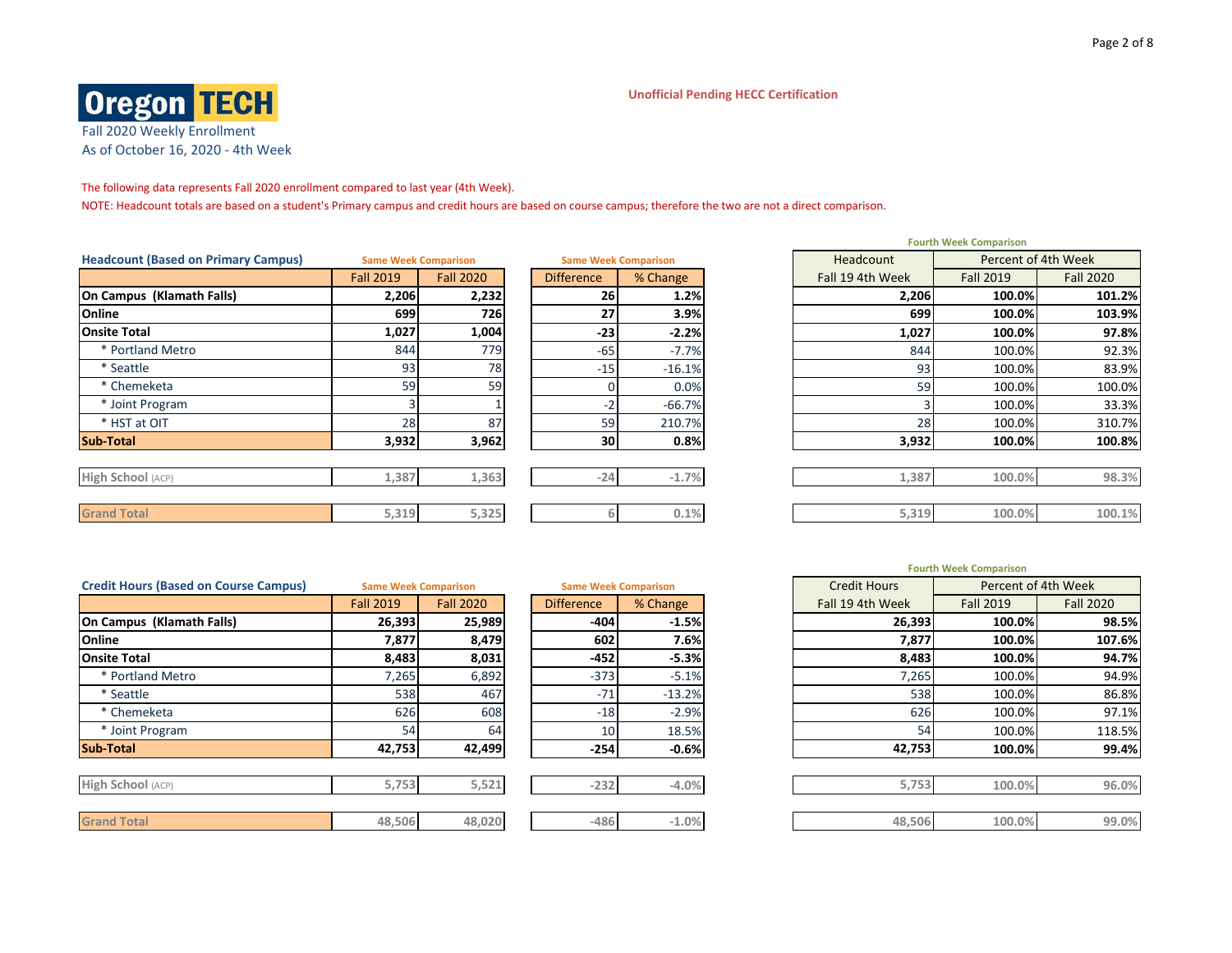┓



Fall 2020 Applications Report As of October 16, 2020 - 4th Week

The following report compares Fall 2020 applications to the same day last year and to the Final 4th week Fall 2019 Applications Re-admits, non-admits and term change applications are excluded with exception of high school non-admits (ACP & HST) Incomplete applications are not reported until all required materials have been recieved and a decision is made

| <b>Applications</b>       | <b>Same Day Comparison</b> |                  |                   | <b>Same Day Comparison</b> |  | Applications     |                  | Percent of 4th Week |
|---------------------------|----------------------------|------------------|-------------------|----------------------------|--|------------------|------------------|---------------------|
|                           | <b>Fall 2019</b>           | <b>Fall 2020</b> | <b>Difference</b> | % Change                   |  | Fall 19 4th Week | <b>Fall 2019</b> | <b>Fall 2020</b>    |
| On Campus (Klamath Falls) | 1,573                      | 4,500            | 2,927             | 186.1%                     |  | 1,573            | 100.0%           | 286.1%              |
| * Freshmen                | 1,126                      | 3,981            | 2,855             | 253.6%                     |  | 1,126            | 100.0%           | 353.6%              |
| * Transfer                | 408                        | 431              | 23                | 5.6%                       |  | 408              | 100.0%           | 105.6%              |
| * Post-Bac                | 22                         | 50               | 28                | 127.3%                     |  | 22               | 100.0%           | 227.3%              |
| * Graduate                | 17                         | 38               | 21                | 123.5%                     |  | 17               | 100.0%           | 223.5%              |
| Online                    | 239                        | 216              | $-23$             | $-9.6%$                    |  | 239              | 100.0%           | 90.4%               |
| <b>Onsite Total</b>       | 565                        | 517              | -48               | $-8.5%$                    |  | 565              | 100.0%           | 91.5%               |
| * Portland Metro          | 554                        | 508              | $-46$             | $-8.3%$                    |  | 554              | 100.0%           | 91.7%               |
| * Other                   | 11                         |                  | -2                | $-18.2%$                   |  |                  | 100.0%           | 81.8%               |
| Sub-Total                 | 2,377                      | 5,233            | 2,856             | 120.2%                     |  | 2,377            | 100.0%           | 220.2%              |
|                           |                            |                  |                   |                            |  |                  |                  |                     |
| High School (ACP & HST)   | 1,109                      | 1,306            | 197               | 17.8%                      |  | 1,109            | 100.0%           | 117.8%              |
| <b>Grand Total</b>        | 3,486                      | 6,539            | 3,053             | 87.6%                      |  | 3,486            | 100.0%           | 187.6%              |
|                           |                            |                  |                   |                            |  |                  |                  |                     |

|                            |                   |          | <b>Fourth Week Comparison</b> |                     |                                                                       |  |  |  |  |
|----------------------------|-------------------|----------|-------------------------------|---------------------|-----------------------------------------------------------------------|--|--|--|--|
| <b>Same Day Comparison</b> |                   |          | Applications                  | Percent of 4th Week |                                                                       |  |  |  |  |
| <b>Fall 2020</b>           | <b>Difference</b> | % Change | Fall 19 4th Week              | <b>Fall 2019</b>    | <b>Fall 2020</b>                                                      |  |  |  |  |
|                            | 2,927             | 186.1%   |                               | 100.0%              | 286.1%                                                                |  |  |  |  |
| 3,981                      | 2,855             | 253.6%   |                               | 100.0%              | 353.6%                                                                |  |  |  |  |
| 431                        | 23                | 5.6%     |                               | 100.0%              | 105.6%                                                                |  |  |  |  |
| 50                         | 28                | 127.3%   | 22                            | 100.0%              | 227.3%                                                                |  |  |  |  |
| 38                         | 21                | 123.5%   | 17                            | 100.0%              | 223.5%                                                                |  |  |  |  |
| 216                        | -23               | $-9.6%$  |                               | 100.0%              | 90.4%                                                                 |  |  |  |  |
| 517                        | -48               | $-8.5%$  |                               | 100.0%              | 91.5%                                                                 |  |  |  |  |
| 508                        | $-46$             | $-8.3%$  |                               | 100.0%              | 91.7%                                                                 |  |  |  |  |
|                            | $-2$              | $-18.2%$ | 11                            | 100.0%              | 81.8%                                                                 |  |  |  |  |
| 5,233                      | 2,856             | 120.2%   |                               | 100.0%              | 220.2%                                                                |  |  |  |  |
|                            |                   |          |                               |                     |                                                                       |  |  |  |  |
| 1,306                      | 197               | 17.8%    |                               | 100.0%              | 117.8%                                                                |  |  |  |  |
|                            |                   |          |                               |                     |                                                                       |  |  |  |  |
| 6,539                      | 3,053             | 87.6%    |                               | 100.0%              | 187.6%                                                                |  |  |  |  |
|                            | 4,500             |          | <b>Same Day Comparison</b>    |                     | 1,573<br>1,126<br>408<br>239<br>565<br>554<br>2,377<br>1,109<br>3,486 |  |  |  |  |

| <b>Admitted</b> (Includes Admitted Cancelled) | <b>Same Day Comparison</b> |                  | <b>Same Day Comparison</b> |          | Admitted         |                  | Percent of 4th Week |
|-----------------------------------------------|----------------------------|------------------|----------------------------|----------|------------------|------------------|---------------------|
|                                               | <b>Fall 2019</b>           | <b>Fall 2020</b> | <b>Difference</b>          | % Change | Fall 19 4th Week | <b>Fall 2019</b> | <b>Fall 2020</b>    |
| On Campus (Klamath Falls)                     | 1,414                      | 4,284            | 2,870                      | 203.0%   | 1,414            | 100.0%           | 303.0%              |
| * Freshmen                                    | 985                        | 3,787            | 2,802                      | 284.5%   | 985              | 100.0%           | 384.5%              |
| * Transfer                                    | 393                        | 417              | 24                         | 6.1%     | 393              | 100.0%           | 106.1%              |
| * Post-Bac                                    | 22                         | 49               | 27                         | 122.7%   | 22               | 100.0%           | 222.7%              |
| * Graduate                                    | 14                         | 31               | 17                         | 121.4%   | 14               | 100.0%           | 221.4%              |
| Online                                        | 213                        | 199              | $-14$                      | $-6.6%$  | 213              | 100.0%           | 93.4%               |
| <b>Onsite Total</b>                           | 504                        | 482              | $-22$                      | $-4.4%$  | 504              | 100.0%           | 95.6%               |
| * Portland Metro                              | 493                        | 473              | $-20$                      | $-4.1%$  | 493              | 100.0%           | 95.9%               |
| * Other                                       | 11                         | 9                | $-2$                       | $-18.2%$ | 11               | 100.0%           | 81.8%               |
| Sub-Total                                     | 2,131                      | 4,965            | 2,834                      | 133.0%   | 2,131            | 100.0%           | 233.0%              |
| High School (ACP & HST)                       | 1,109                      | 1,306            | 197                        | 17.8%    | 1,109            | 100.0%           | 117.8%              |
| <b>Grand Total</b>                            | 3,240                      | 6,271            | 3,031                      | 93.5%    | 3,240            | 100.0%           | 193.5%              |

| <b>Same Day Comparison</b> |          |  |  |  |  |  |  |  |  |  |
|----------------------------|----------|--|--|--|--|--|--|--|--|--|
| Difference                 | % Change |  |  |  |  |  |  |  |  |  |
| 2,870                      | 203.0%   |  |  |  |  |  |  |  |  |  |
| 2,802                      | 284.5%   |  |  |  |  |  |  |  |  |  |
| 24                         | 6.1%     |  |  |  |  |  |  |  |  |  |
| 27                         | 122.7%   |  |  |  |  |  |  |  |  |  |
| 17                         | 121.4%   |  |  |  |  |  |  |  |  |  |
| $-14$                      | $-6.6%$  |  |  |  |  |  |  |  |  |  |
| $-22$                      | $-4.4%$  |  |  |  |  |  |  |  |  |  |
| $-20$                      | $-4.1%$  |  |  |  |  |  |  |  |  |  |
| $-2$                       | $-18.2%$ |  |  |  |  |  |  |  |  |  |
| 2.834                      | 133.0%   |  |  |  |  |  |  |  |  |  |
|                            |          |  |  |  |  |  |  |  |  |  |
| 197                        | 17.8%    |  |  |  |  |  |  |  |  |  |
|                            |          |  |  |  |  |  |  |  |  |  |
| 3,031                      | 93.5%    |  |  |  |  |  |  |  |  |  |
|                            |          |  |  |  |  |  |  |  |  |  |

| <b>New Enrolled (Fall Applicants Only)</b> | <b>Same Day Comparison</b> |                  |                   | <b>Same Day Comparison</b> | Enrolled         |                  | Percent of 4th Week |
|--------------------------------------------|----------------------------|------------------|-------------------|----------------------------|------------------|------------------|---------------------|
|                                            | <b>Fall 2019</b>           | <b>Fall 2020</b> | <b>Difference</b> | % Change                   | Fall 19 4th Week | <b>Fall 2019</b> | <b>Fall 2020</b>    |
| On Campus (Klamath Falls)                  | 637                        | 693              | 56                | 8.8%                       | 637              | 100.0%           | 108.8%              |
| * Freshmen                                 | 362                        | 414              | 52                | 14.4%                      | 362              | 100.0%           | 114.4%              |
| * Transfer                                 | 258                        | 233              | $-25$             | $-9.7%$                    | 258              | 100.0%           | 90.3%               |
| * Post-Bac                                 |                            | 25               | 19                | 316.7%                     |                  | 100.0%           | 416.7%              |
| * Graduate                                 | 11                         | 21               | 10                | 90.9%                      |                  | 100.0%           | 190.9%              |
| Online                                     | 120                        | 126              | 6                 | 5.0%                       | 120              | 100.0%           | 105.0%              |
| <b>Onsite Total</b>                        | 251                        | 201              | $-50$             | $-19.9%$                   | 251              | 100.0%           | 80.1%               |
| * Portland Metro                           | 242                        | 196              | $-46$             | $-19.0%$                   | 242              | 100.0%           | 81.0%               |
| * Other                                    |                            |                  | -4                | $-44.4%$                   |                  | 100.0%           | 55.6%               |
| Sub-Total                                  | 1,008                      | 1,020            | 12                | 1.2%                       | 1,008            | 100.0%           | 101.2%              |
|                                            |                            |                  |                   |                            |                  |                  |                     |
| High School (ACP & HST)                    | 1,028                      | 1,096            | 68                | 6.6%                       | 1,028            | 100.0%           | 106.6%              |
|                                            |                            |                  |                   |                            |                  |                  |                     |
|                                            |                            |                  |                   |                            |                  |                  |                     |

|                   | <b>Same Day Comparison</b> |
|-------------------|----------------------------|
| <b>Difference</b> | % Change                   |
| 56                | 8.8%                       |
| 52                | 14.4%                      |
| $-25$             | $-9.7%$                    |
| 19                | 316.7%                     |
| 10                | 90.9%                      |
| 6                 | 5.0%                       |
| $-50$             | $-19.9%$                   |
| $-46$             | $-19.0%$                   |
| -4                | $-44.4%$                   |
| 12                | 1.2%                       |
|                   |                            |
| --                | $ -$                       |

| <b>I FIRD SCROOL (ACP &amp; HST)</b><br>۰ | $\perp$ , UZC | . טכט | υŏ | b.b%         |
|-------------------------------------------|---------------|-------|----|--------------|
|                                           |               |       |    |              |
| Grand<br>Total                            | 2 UJC         | .116  | 80 | 2.9%<br>3.9% |

| Same Day Comparison |                  | Same Day Comparison |          |
|---------------------|------------------|---------------------|----------|
| <b>Fall 2019</b>    | <b>Fall 2020</b> | <b>Difference</b>   | % Change |
| 1,414               | 4,284            | 2,870               | 203.0%   |
| 985                 | 3,787            | 2,802               | 284.5%   |
| 393                 | 417              | 24                  | 6.1%     |
| 22                  | 49               | 27                  | 122.7%   |
| 14                  | 31               | 17                  | 121.4%   |
| 213                 | 199              | $-14$               | $-6.6%$  |
| 504                 | 482              | -22                 | $-4.4%$  |
| 493                 | 473              | $-20$               | $-4.1%$  |
| 11                  | 9                | $-2$                | $-18.2%$ |
| 2,131               | 4,965            | 2,834               | 133.0%   |
|                     |                  |                     |          |
| 1,109               | 1,306            | 197                 | 17.8%    |
|                     |                  |                     |          |
| 3,240               | 6,271            | 3,031               | 93.5%    |

|                            |                  |                   |                            | <b>Fourth Week Comparison</b> |                  |                     |  |
|----------------------------|------------------|-------------------|----------------------------|-------------------------------|------------------|---------------------|--|
| <b>Same Day Comparison</b> |                  |                   | <b>Same Day Comparison</b> | Enrolled                      |                  | Percent of 4th Week |  |
| <b>Fall 2019</b>           | <b>Fall 2020</b> | <b>Difference</b> | % Change                   | Fall 19 4th Week              | <b>Fall 2019</b> | <b>Fall 2020</b>    |  |
| 637                        | 693              | 56                | 8.8%                       | 637                           | 100.0%           | 108.8%              |  |
| 362                        | 414              | 52                | 14.4%                      | 362                           | 100.0%           | 114.4%              |  |
| 258                        | 233              | $-25$             | $-9.7%$                    | 258                           | 100.0%           | 90.3%               |  |
| 6                          | 25               | 19                | 316.7%                     | 6                             | 100.0%           | 416.7%              |  |
| 11                         | 21               | 10                | 90.9%                      | 11                            | 100.0%           | 190.9%              |  |
| 120                        | 126              | 6                 | 5.0%                       | 120                           | 100.0%           | 105.0%              |  |
| 251                        | 201              | -50               | $-19.9%$                   | 251                           | 100.0%           | 80.1%               |  |
| 242                        | 196              | $-46$             | $-19.0%$                   | 242                           | 100.0%           | 81.0%               |  |
| 9                          |                  | -4                | $-44.4%$                   | 9                             | 100.0%           | 55.6%               |  |
| 1,008                      | 1,020            | 12                | 1.2%                       | 1,008                         | 100.0%           | 101.2%              |  |
|                            |                  |                   |                            |                               |                  |                     |  |
| 1,028                      | 1,096            | 68                | 6.6%                       | 1,028                         | 100.0%           | 106.6%              |  |
|                            |                  |                   |                            |                               |                  |                     |  |
| 2,036                      | 2,116            | 80                | 3.9%                       | 2,036                         | 100.0%           | 103.9%              |  |

# **Fourth Week Comparison** Percent of 4th Week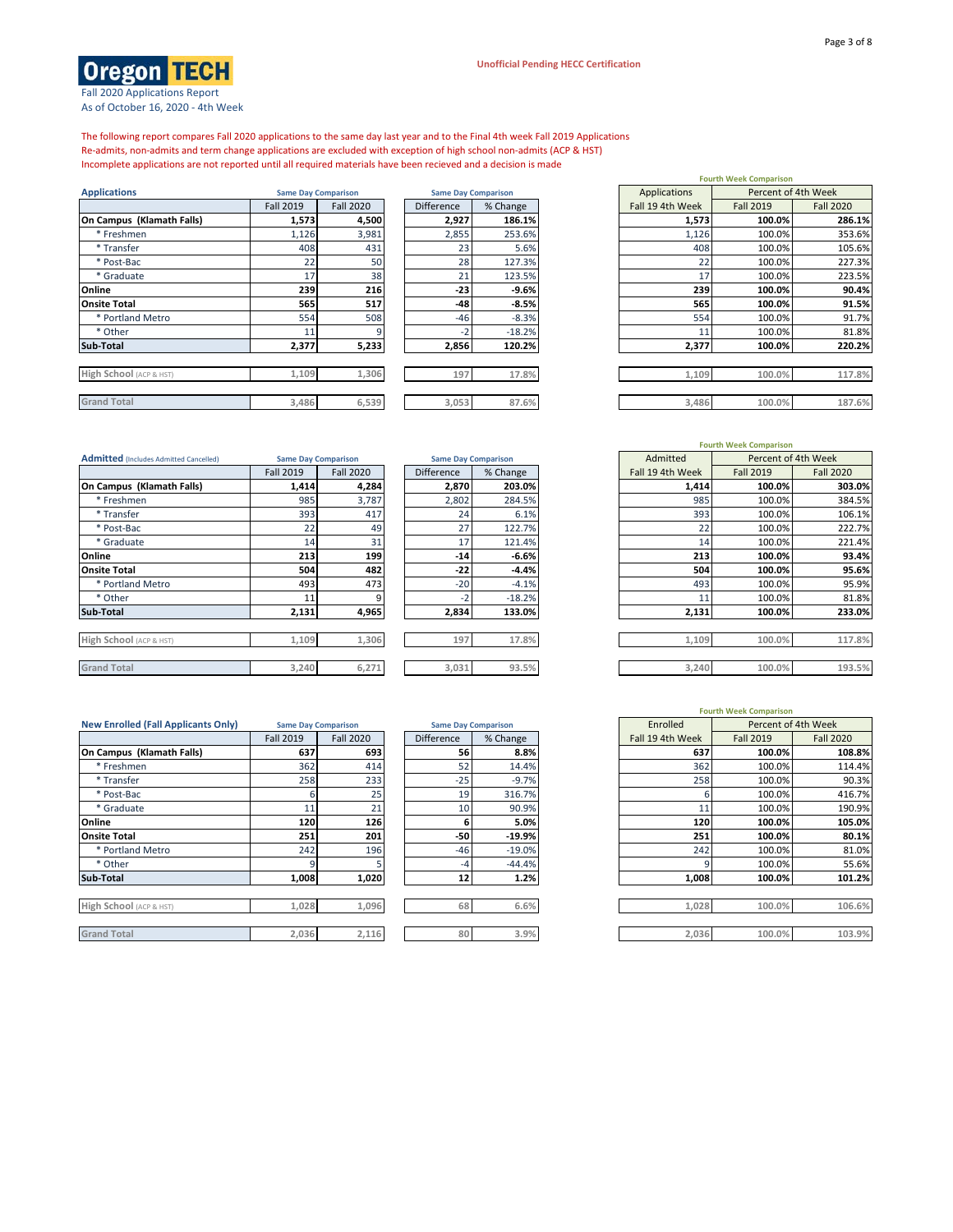Fall 2020 Weekly Enrollment by Major As of October 16, 2020 - 4th Week

Majors with asterisk (\*) have been discontinued; however they can have students enrolled as part of teach out. The following data represents Fall 2020 enrollment compared to last year (4th Week).

| <b>Klamath Falls</b>                |                  | <b>Same Week Comparison</b> |                   |           |
|-------------------------------------|------------------|-----------------------------|-------------------|-----------|
|                                     | <b>Fall 2019</b> | <b>Fall 2020</b>            | <b>Difference</b> | % Change  |
| *Business Accounting Option         | 20               | 6                           | -14               | $-70.0%$  |
| Accounting                          | 8                | 19                          | 11                | 137.5%    |
| <b>Applied Behavior Analysis</b>    | 0                | 7                           | 7                 |           |
| Applied Behavior Analysis - (GR)    | 5                | 8                           | 3                 | 60.0%     |
| <b>Applied Mathematics</b>          | 19               | 26                          | 7                 | 36.8%     |
| Applied Psychology                  | 66               | 75                          | 9                 | 13.6%     |
| <b>Biology-Health Sciences</b>      | 162              | 168                         | 6                 | 3.7%      |
| <b>Business Management Option</b>   | 22               | 34                          | 12                | 54.5%     |
| <b>Business Marketing Option</b>    | 25               | 30                          | 5                 | 20.0%     |
| <b>Civil Engineering</b>            | 106              | 104                         | $-2$              | $-1.9%$   |
| Civil Engineering - (GR)            | 8                | 8                           | 0                 | 0.0%      |
| <b>Communication Studies</b>        | 40               | 37                          | -3                | $-7.5%$   |
| <b>Computer Engineering Tech</b>    | 38               | 30                          | -8                | $-21.1%$  |
| Cybersecurity                       | 9                | 44                          | 35                | 388.9%    |
| Data Science                        | 0                | 6                           | 6                 |           |
|                                     | 66               | 62                          | -4                |           |
| Dental Hygiene                      |                  |                             |                   | $-6.1%$   |
| Diagnostic Medical Sonography       | 80               | 84                          | 4                 | 5.0%      |
| Dual Civil Eng/Env Sciences         | 3                | $\overline{2}$              | $-1$              | $-33.3%$  |
| Dual Compute/Software Eng Tech      | 12               | 8                           | -4                | $-33.3%$  |
| Dual Elec/Renewable Energy Eng      | 6                | $\overline{2}$              | -4                | $-66.7%$  |
| Dual Embed/Software Eng Tech        | 8                | 9                           | 1                 | 12.5%     |
| Dual Embedded Sys/Math              | 1                | 1                           | 0                 | 0.0%      |
| Dual Mech Eng Tech/MFG Eng Tec      | $\overline{2}$   | 3                           | $\mathbf 1$       | 50.0%     |
| Dual Mech Eng/MFG Eng Tech          | 10               | 8                           | $-2$              | $-20.0%$  |
| Dual Renewable Energy/Elec Eng      | 13               | 8                           | -5                | $-38.5%$  |
| Dual Renewable Energy/Env Sci       | $\overline{2}$   | $\overline{2}$              | $\mathbf 0$       | 0.0%      |
| Dual Software Eng/Applied Math      | 10               | $\overline{7}$              | -3                | $-30.0%$  |
| Echocardiography                    | 57               | 59                          | $\overline{2}$    | 3.5%      |
| <b>Electrical Engineering</b>       | 67               | 63                          | $-4$              | $-6.0%$   |
| <b>Embedded Systems Eng Tech</b>    | 36               | 28                          | -8                | $-22.2%$  |
| <b>Environmental Sciences</b>       | 31               | 32                          | 1                 | 3.2%      |
| <b>General Studies</b>              | 27               | 15                          | $-12$             | $-44.4%$  |
| Geomatics-option in GIS             | 6                | 6                           | 0                 | 0.0%      |
| Geomatics-option in Surveying       | 36               | 21                          | $-15$             | $-41.7%$  |
| Health Care Mgmt-Admin Mgmt         | 17               | 23                          | 6                 | 35.3%     |
| Health Care Mgmt-Clinical Mgmt      | $\mathbf 1$      | 0                           | $-1$              | $-100.0%$ |
| <b>Health Informatics</b>           | 3                | $\overline{2}$              | $-1$              | $-33.3%$  |
| <b>Information Technology</b>       | 40               | 28                          | $-12$             | $-30.0%$  |
| Manufacturing Engineering Tech      | 21               | 27                          | 6                 | 28.6%     |
| Marriage and Family Therapy - (GR)  | 14               | 12                          | $-2$              | $-14.3%$  |
| <b>Mechanical Engineering</b>       | 229              | 240                         | 11                | 4.8%      |
| <b>Mechanical Engineering Tech</b>  | 33               | 29                          | -4                | $-12.1%$  |
| Medical Lab Science-Earlyadm        | 6                | 10                          | 4                 | 66.7%     |
| Nuclear Med Molecular Imaging       | 54               | 52                          | -2                | $-3.7%$   |
| Nursing                             | 72               | 67                          | -5                | $-6.9%$   |
| <b>Operations Management</b>        | 22               | 21                          | -1                | -4.5%     |
| Population Health Management        | 11               | 13                          | $\overline{2}$    | 18.2%     |
| Pre-Dental Hygiene Gen Study        | 26               | 31                          | 5                 | 19.2%     |
| Pre-Medical Imaging Gen Study       | 136              | 119                         | -17               | $-12.5%$  |
| Pre-Medical Lab Sci Gen Study       |                  | 3                           |                   | 0.0%      |
| Pre-Nursing Gen Study               | 3<br>62          | 59                          | 0<br>-3           | $-4.8%$   |
|                                     |                  |                             |                   |           |
| Pre-Respiratory Care Gen Study      | 8                | 8                           | 0                 | 0.0%      |
| <b>Professional Writing</b>         | 5                | 11                          | 6                 | 120.0%    |
| Radiologic Science                  | 145              | 146                         | $\mathbf{1}$      | 0.7%      |
| Renewable Energy Engineering        | 58               | 60                          | $\overline{2}$    | 3.4%      |
| Renewable Energy Engineering - (GR) | 3                | 9                           | 6                 | 200.0%    |
| <b>Respiratory Care</b>             | 44               | 44                          | 0                 | 0.0%      |
| Software Engineering Tech           | 127              | 134                         | 7                 | 5.5%      |
| <b>Technology and Management</b>    | 1                | 1                           | $\pmb{0}$         | 0.0%      |
| Vascular Technology                 | 64               | 61                          | -3                | $-4.7%$   |
| Total                               | 2,206            | 2,232                       | 26                | 1.2%      |

| Difference              | % Change |
|-------------------------|----------|
| $-14$                   | -70.0%   |
| 11                      | 137.5%   |
| 7                       |          |
| 3                       | 60.0%    |
|                         |          |
| 7                       | 36.8%    |
| 9                       | 13.6%    |
| 6                       | 3.7%     |
| 12                      | 54.5%    |
| 5                       | 20.0%    |
| -2                      | $-1.9%$  |
|                         |          |
| 0                       | 0.0%     |
| -3                      | $-7.5%$  |
| -8                      | $-21.1%$ |
| 35                      | 388.9%   |
| 6                       |          |
| $-4$                    | $-6.1%$  |
|                         |          |
| 4                       | 5.0%     |
| -1                      | $-33.3%$ |
| -4                      | -33.3%   |
| -4                      | -66.7%   |
| 1                       | 12.5%    |
| 0                       | 0.0%     |
| 1                       | 50.0%    |
|                         |          |
| -2                      | -20.0%   |
| ٠5                      | $-38.5%$ |
| 0                       | $0.0\%$  |
| -3                      | $-30.0%$ |
| 2                       | 3.5%     |
| -4                      | $-6.0%$  |
| -8                      | $-22.2%$ |
|                         |          |
| 1                       | 3.2%     |
| $-12$                   | $-44.4%$ |
| 0                       | 0.0%     |
| $-15$                   | -41.7%   |
| 6                       | 35.3%    |
| -1                      | -100.0%  |
| $-1$                    | -33.3%   |
|                         |          |
| $-12$                   | $-30.0%$ |
| 6                       | 28.6%    |
| -2                      | $-14.3%$ |
| 11                      | 4.8%     |
| $-4$                    | $-12.1%$ |
| 4                       | 66.7%    |
| $-2$                    | $-3.7%$  |
|                         |          |
| -5                      | $-6.9%$  |
| -1                      | $-4.5%$  |
| $\overline{\mathbf{c}}$ | 18.2%    |
| 5                       | 19.2%    |
| -17                     | $-12.5%$ |
| 0                       | 0.0%     |
|                         | $-4.8%$  |
| ٠3                      |          |
| 0                       | 0.0%     |
| 6                       | 120.0%   |
| 1                       | 0.7%     |
| 2                       | 3.4%     |
| 6                       | 200.0%   |
|                         |          |
| 0                       | 0.0%     |
| 7                       | 5.5%     |
| 0                       | 0.0%     |
| ٠3                      | $-4.7%$  |
| 26                      | 1.2%     |
|                         |          |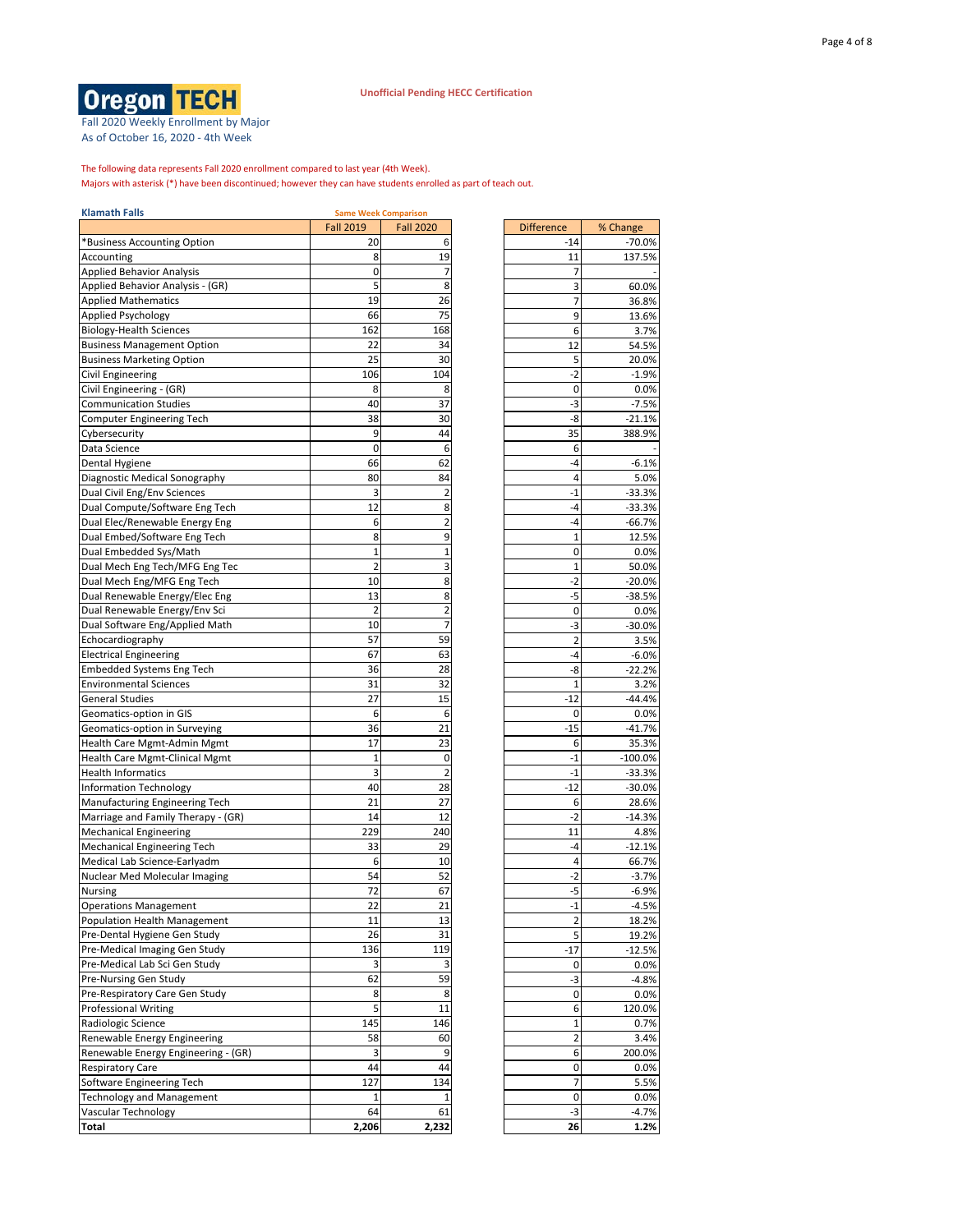| <b>Portland Metro</b>                 |                  | <b>Same Week Comparison</b> |                   |           |
|---------------------------------------|------------------|-----------------------------|-------------------|-----------|
|                                       | <b>Fall 2019</b> | <b>Fall 2020</b>            | <b>Difference</b> | % Change  |
| *IT Applications Dev Opt              | 1                | $\Omega$                    | -1                | $-100.0%$ |
| <b>Applied Behavior Analysis</b>      | 12               | $\overline{7}$              | $-5$              | $-41.7%$  |
| Applied Behavior Analysis - (GR)      | 10               | 10                          | 0                 | 0.0%      |
| <b>Applied Mathematics</b>            | 1                | 0                           | $-1$              | $-100.0%$ |
| Applied Psychology                    | 9                | 14                          | 5                 | 55.6%     |
| <b>Computer Engineering Tech</b>      | $\overline{2}$   | $\Omega$                    | $-2$              | $-100.0%$ |
| Cybersecurity                         | 23               | 53                          | 30                | 130.4%    |
| Dual Elec/Renewable Energy Eng        | $\overline{2}$   | 1                           | $-1$              | $-50.0%$  |
| Dual Embed/Software Eng Tech          | 4                | 6                           | $\overline{2}$    | 50.0%     |
| Dual Mech Eng/MFG Eng Tech            | $\mathbf{1}$     | 0                           | $-1$              | $-100.0%$ |
| Dual Renewable Energy/Elec Eng        | 4                | 3                           | $-1$              | $-25.0%$  |
| <b>Electrical Engineering</b>         | 85               | 75                          | $-10$             | $-11.8%$  |
| <b>Electronics Engineering Tech</b>   | 19               | 17                          | $-2$              | $-10.5%$  |
| <b>Embedded Systems Eng Tech</b>      | 29               | 23                          | -6                | $-20.7%$  |
| <b>Emergency Medical Services Mgt</b> | 31               | 18                          | $-13$             | $-41.9%$  |
| <b>EMT</b> - Paramedic                | 24               | 47                          | 23                | 95.8%     |
| Engineering - (GR)                    | 25               | 19                          | -6                | $-24.0%$  |
| <b>General Studies</b>                | 8                | 8                           | 0                 | 0.0%      |
| Health Care Mgmt-Admin Mgmt           | $\overline{2}$   | 0                           | $-2$              | $-100.0%$ |
| Health Care Mgmt-Clinical Mgmt        | $\mathbf{1}$     | 0                           | $-1$              | $-100.0%$ |
| <b>Health Informatics</b>             | 10               | $\overline{7}$              | -3                | $-30.0%$  |
| <b>Information Technology</b>         | 89               | 51                          | $-38$             | $-42.7%$  |
| Manufacturing Engineering Tech        | 22               | 23                          | 1                 | 4.5%      |
| <b>Mechanical Engineering</b>         | 67               | 67                          | 0                 | 0.0%      |
| <b>Mechanical Engineering Tech</b>    | 23               | 19                          | $-4$              | $-17.4%$  |
| <b>Medical Laboratory Science</b>     | 83               | 74                          | -9                | $-10.8%$  |
| <b>Operations Management</b>          | 14               | 12                          | $-2$              | $-14.3%$  |
| Pre-Dental Hygiene Gen Study          | $\overline{2}$   | 6                           | 4                 | 200.0%    |
| Pre-Medical Imaging Gen Study         | 20               | 18                          | $-2$              | $-10.0%$  |
| Pre-Medical Lab Sci Gen Study         | 12               | 12                          | 0                 | 0.0%      |
| Pre-Nursing Gen Study                 | 3                | $\overline{2}$              | $-1$              | $-33.3%$  |
| Pre-Paramedic Gen Study               | 18               | 26                          | 8                 | 44.4%     |
| Renewable Energy Engineering          | 53               | 44                          | -9                | $-17.0%$  |
| Renewable Energy Engineering - (GR)   | 13               | 8                           | $-5$              | $-38.5%$  |
| Software Engineering Tech             | 111              | 100                         | $-11$             | $-9.9%$   |
| <b>Technology and Management</b>      | 11               | 9                           | $-2$              | $-18.2%$  |
| <b>Total</b>                          | 844              | 779                         | $-65$             | $-7.7%$   |

| <b>Fall 2019</b> | <b>Fall 2020</b> | <b>Difference</b> | % Change  |
|------------------|------------------|-------------------|-----------|
| 1                | 0                | -1                | $-100.0%$ |
| 12               | $\overline{7}$   | $-5$              | $-41.7%$  |
| 10               | 10               | 0                 | 0.0%      |
| 1                | 0                | $-1$              | $-100.0%$ |
| 9                | 14               | 5                 | 55.6%     |
| $\overline{2}$   | 0                | $-2$              | $-100.0%$ |
| 23               | 53               | 30                | 130.4%    |
| $\overline{2}$   | $\mathbf 1$      | $-1$              | $-50.0%$  |
| 4                | 6                | $\overline{2}$    | 50.0%     |
| $\overline{1}$   | $\mathbf 0$      | $-1$              | $-100.0%$ |
| 4                | 3                | $-1$              | $-25.0%$  |
| 85               | 75               | $-10$             | $-11.8%$  |
| 19               | 17               | $-2$              | $-10.5%$  |
| 29               | 23               | -6                | $-20.7%$  |
| 31               | 18               | $-13$             | $-41.9%$  |
| 24               | 47               | 23                | 95.8%     |
| 25               | 19               | -6                | $-24.0%$  |
| 8                | 8                | 0                 | 0.0%      |
| $\overline{2}$   | 0                | $-2$              | $-100.0%$ |
| $\overline{1}$   | 0                | $-1$              | $-100.0%$ |
| 10               | $\overline{7}$   | $-3$              | $-30.0%$  |
| 89               | 51               | $-38$             | $-42.7%$  |
| 22               | 23               | $\mathbf{1}$      | 4.5%      |
| 67               | 67               | 0                 | 0.0%      |
| 23               | 19               | $-4$              | $-17.4%$  |
| 83               | 74               | -9                | $-10.8%$  |
| 14               | 12               | $-2$              | $-14.3%$  |
| $\overline{2}$   | 6                | 4                 | 200.0%    |
| 20               | 18               | $-2$              | $-10.0%$  |
| 12               | 12               | 0                 | 0.0%      |
| 3                | $\overline{2}$   | $-1$              | $-33.3%$  |
| 18               | 26               | 8                 | 44.4%     |
| 53               | 44               | -9                | $-17.0%$  |
| 13               | 8                | -5                | $-38.5%$  |
| 111              | 100              | $-11$             | $-9.9%$   |
| 11               | 9                | $-2$              | $-18.2%$  |
| 844              | 779              | $-65$             | $-7.7%$   |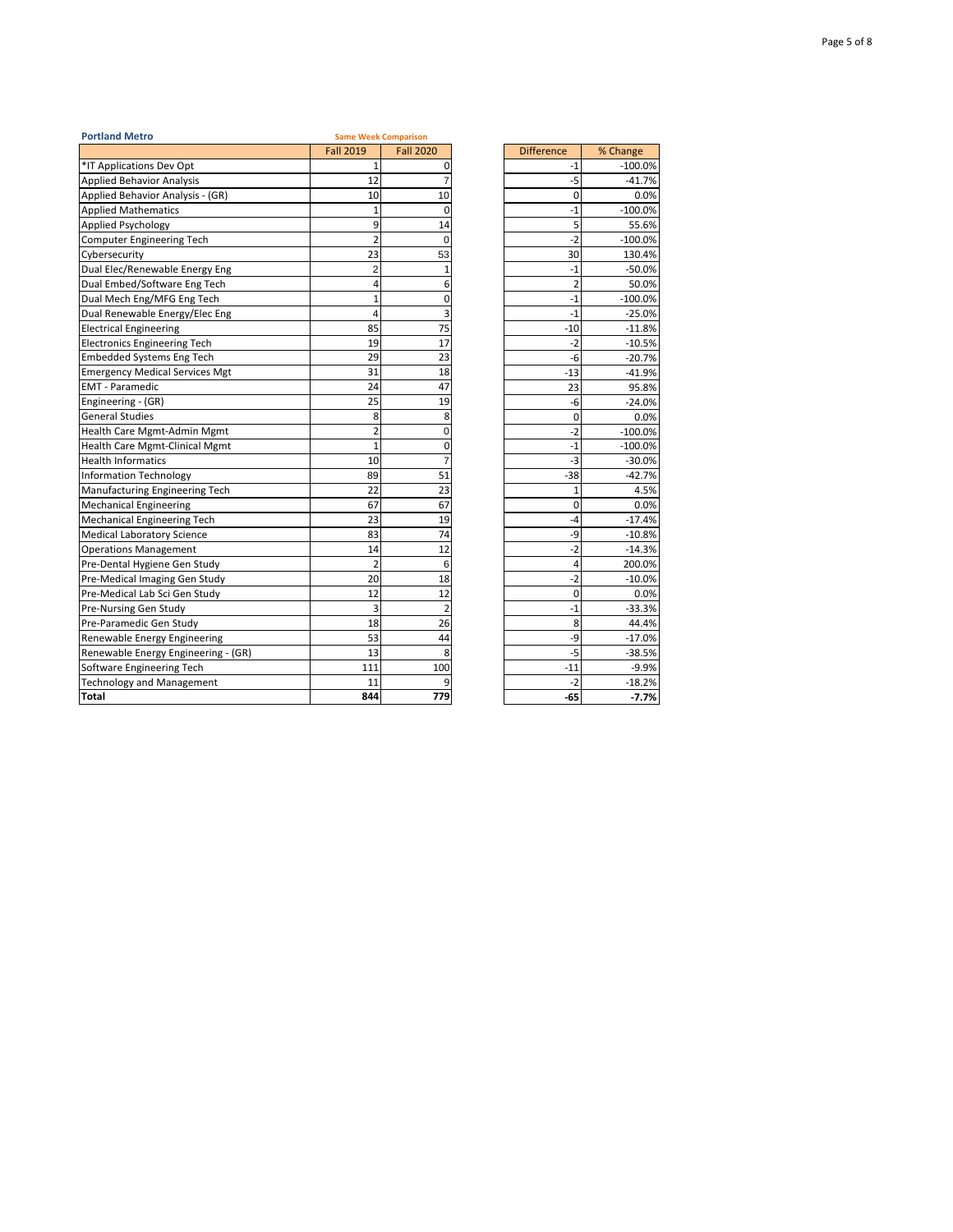| Online                              | <b>Fall 2019</b>    | <b>Same Week Comparison</b><br><b>Fall 2020</b> | <b>Difference</b> | % Change          |
|-------------------------------------|---------------------|-------------------------------------------------|-------------------|-------------------|
| *IT Applications Dev Opt            | 1                   |                                                 |                   |                   |
| *IT Bus/Systems Analysis Opt        |                     | $\Omega$                                        | -1                | $-100.0%$         |
| *Picture Archive/Comm Sys Spec      | 1<br>$\overline{2}$ | 0                                               | 0<br>$-2$         | 0.0%              |
| Allied Health - (GR)                | 35                  | 38                                              | 3                 | $-100.0%$<br>8.6% |
| <b>Applied Behavior Analysis</b>    | 0                   | $\mathbf{1}$                                    | $\mathbf{1}$      |                   |
| Applied Psychology                  | 58                  | 59                                              | $\mathbf{1}$      | 1.7%              |
| <b>Biology-Health Sciences</b>      | $\mathbf{1}$        | 0                                               | $-1$              | $-100.0%$         |
| <b>Business Management Option</b>   | 0                   | $\overline{7}$                                  | 7                 |                   |
| Dental Hygiene                      | 52                  | 57                                              | 5                 | 9.6%              |
| Diagnostic Medical Sonography       | 54                  | 40                                              | $-14$             | $-25.9%$          |
| Dual Renewable Energy/Env Sci       | $\mathbf{1}$        | $\mathbf 0$                                     | -1                | $-100.0%$         |
| Echocardiography                    | 78                  | 85                                              | 7                 | 9.0%              |
| Engineering - (GR)                  | 3                   | $\overline{2}$                                  | $-1$              | $-33.3%$          |
| <b>General Studies</b>              | 69                  | 61                                              | -8                | $-11.6%$          |
| Geomatics-option in Surveying       | $\overline{2}$      | $\mathbf 0$                                     | $-2$              | $-100.0%$         |
| Health Care Mgmt-Admin Mgmt         | 9                   | 14                                              | 5                 | 55.6%             |
| Health Care Mgmt-Clinical Mgmt      | 21                  | 21                                              | 0                 | 0.0%              |
| <b>Health Care Mgmt-Rad Science</b> | 12                  | 16                                              | 4                 | 33.3%             |
| <b>Health Informatics</b>           | 11                  | 17                                              | 6                 | 54.5%             |
| <b>Information Technology</b>       | 67                  | 73                                              | 6                 | 9.0%              |
| Magnetic Resonance Imagng Cert      | 3                   | 4                                               | $\mathbf{1}$      | 33.3%             |
| <b>Nursing</b>                      | 1                   | $\Omega$                                        | -1                | $-100.0%$         |
| <b>Operations Management</b>        | 17                  | 27                                              | 10                | 58.8%             |
| Picture Archive/Comm Sys Cert       | $\overline{2}$      | $\overline{7}$                                  | 5                 | 250.0%            |
| Polysomnographic Technology         | $\overline{2}$      | 4                                               | $\overline{2}$    | 100.0%            |
| Pre-Dental Hygiene Gen Study        | 22                  | 24                                              | $\overline{2}$    | 9.1%              |
| Pre-Medical Imaging Gen Study       | 41                  | 44                                              | 3                 | 7.3%              |
| Pre-Nursing Gen Study               | $\overline{2}$      | 4                                               | $\overline{2}$    | 100.0%            |
| Pre-Respiratory Care Gen Study      | 0                   | 1                                               | $\mathbf 1$       |                   |
| Radiologic Science                  | 11                  | 11                                              | 0                 | 0.0%              |
| Renewable Energy Engineering        | $\mathbf{1}$        | $\Omega$                                        | $-1$              | $-100.0%$         |
| <b>Respiratory Care</b>             | 47                  | 34                                              | $-13$             | $-27.7%$          |
| Sleep Health-Clinical Sleep Op      | $\mathbf{1}$        | 0                                               | $-1$              | $-100.0%$         |
| Sleep Health-Polysom Tech Opt       | 12                  | 18                                              | 6                 | 50.0%             |
| <b>Technology and Management</b>    | 23                  | 31                                              | 8                 | 34.8%             |
| <b>Vascular Technology</b>          | 37                  | 25                                              | $-12$             | $-32.4%$          |
| <b>Total</b>                        | 699                 | 726                                             | 27                | 3.9%              |

| Difference              | % Change  |
|-------------------------|-----------|
| $-1$                    | $-100.0%$ |
| 0                       | 0.0%      |
| $-2$                    | $-100.0%$ |
| 3                       | 8.6%      |
| 1                       |           |
| $\overline{1}$          | 1.7%      |
| -1                      | $-100.0%$ |
| 7                       |           |
| 5                       | 9.6%      |
| $-14$                   | $-25.9%$  |
| $-1$                    | $-100.0%$ |
| 7                       | 9.0%      |
| $-1$                    | $-33.3%$  |
| -8                      | $-11.6%$  |
| $-2$                    | $-100.0%$ |
| 5                       | 55.6%     |
| 0                       | 0.0%      |
| 4                       | 33.3%     |
| 6                       | 54.5%     |
| 6                       | 9.0%      |
| $\mathbf{1}$            | 33.3%     |
| $-1$                    | $-100.0%$ |
| 10                      | 58.8%     |
| 5                       | 250.0%    |
| $\overline{2}$          | 100.0%    |
| $\overline{2}$          | 9.1%      |
| $\overline{\mathbf{3}}$ | 7.3%      |
| $\overline{2}$          | 100.0%    |
| $\overline{1}$          |           |
| 0                       | 0.0%      |
| $-1$                    | $-100.0%$ |
| $-13$                   | $-27.7%$  |
| $-1$                    | $-100.0%$ |
| 6                       | 50.0%     |
| 8                       | 34.8%     |
| $-12$                   | $-32.4%$  |
| 27                      | 3.9%      |

ń

| Other                                 | <b>Same Week Comparison</b> |                  |                   |           |
|---------------------------------------|-----------------------------|------------------|-------------------|-----------|
|                                       | <b>Fall 2019</b>            | <b>Fall 2020</b> | <b>Difference</b> | % Change  |
| <b>Applied Behavior Analysis</b>      |                             |                  | -2                | $-66.7%$  |
| Dental Hygiene                        | 59                          | 59               |                   | 0.0%      |
| Dual Mech Eng/MFG Eng Tech            |                             |                  |                   |           |
| Engineering - (GR)                    |                             |                  | $-1$              | $-100.0%$ |
| <b>General Studies</b>                | 1.415                       | 1.450            | 35                | 2.5%      |
| Information Technology                |                             |                  | $-1$              | $-100.0%$ |
| Manufacturing Engineering Tech        |                             |                  | $-2$              | $-28.6%$  |
| Manufacturing Engineering Tech - (GR) | ጸ                           |                  |                   | 12.5%     |
| <b>Mechanical Engineering</b>         | 74                          | 62               | $-12$             | $-16.2%$  |
| Mechanical Engineering Tech           |                             |                  | $-1$              | $-50.0%$  |
| <b>Total</b>                          | 1,570                       | 1,588            | 18                | 1.1%      |

| <b>Fall 2019</b> | <b>Fall 2020</b> | <b>Difference</b> | % Change  |
|------------------|------------------|-------------------|-----------|
| 3                |                  | $-2$              | $-66.7%$  |
| 59               | 59               |                   | 0.0%      |
|                  |                  |                   |           |
|                  |                  | $-1$              | $-100.0%$ |
| 1,415            | 1,450            | 35                | 2.5%      |
|                  |                  | $-1$              | $-100.0%$ |
|                  | 5                | $-2$              | $-28.6%$  |
| 8                | 9                |                   | 12.5%     |
| 74               | 62               | $-12$             | $-16.2%$  |
|                  |                  | $-1$              | $-50.0%$  |
| 1,570            | 1,588            | 18                | 1.1%      |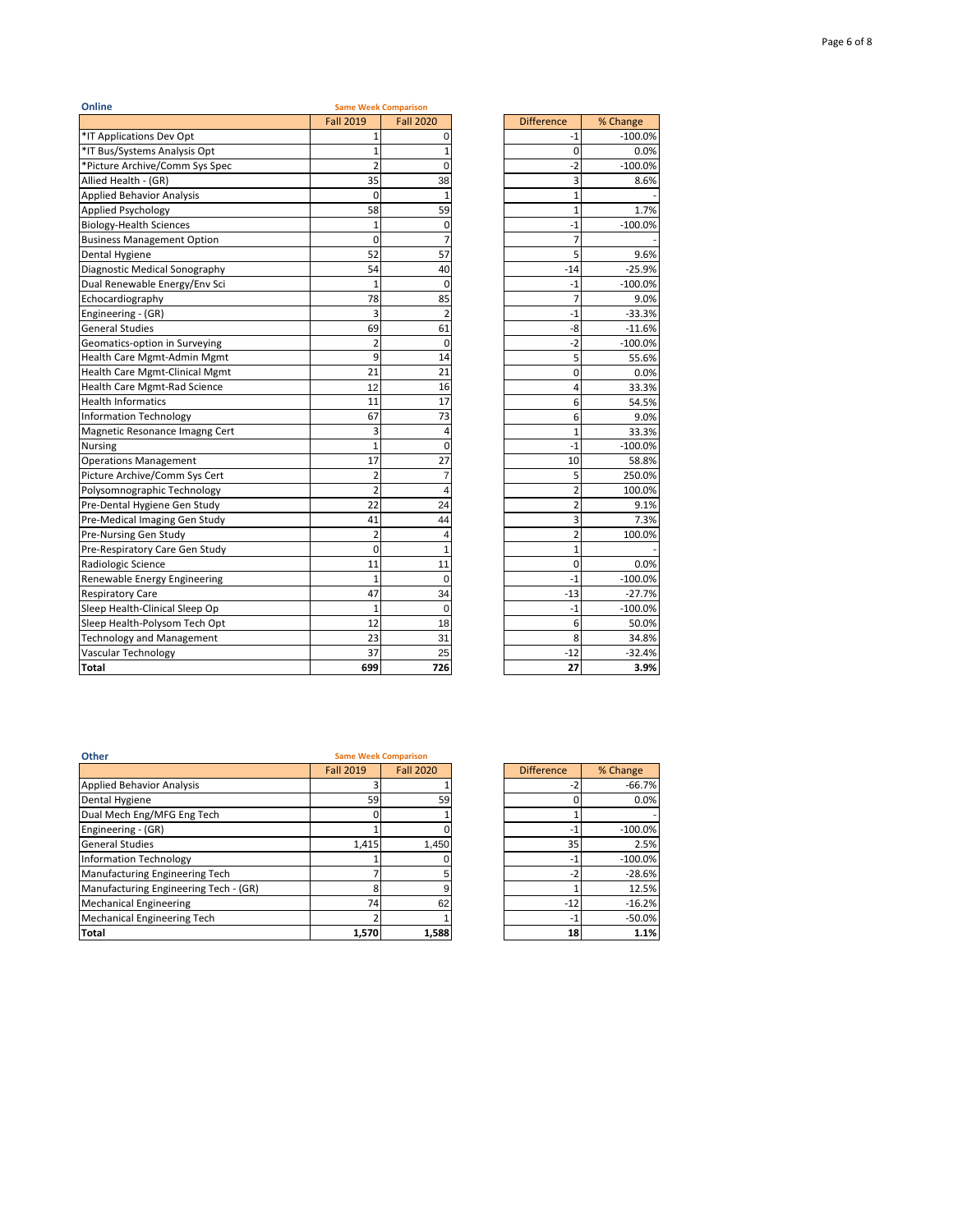Fall 2020 Weekly Enrollment by Student Status As of October 16, 2020 - 4th Week

The following data represents Fall 2020 enrollment compared to last year (4th Week).

| <b>Student Status (All Locations)</b> | <b>Same Week Comparison</b> |                  | <b>Same Week Comparison</b> |                   |          | Headcount | Percent of 4th Week |                  |                  |
|---------------------------------------|-----------------------------|------------------|-----------------------------|-------------------|----------|-----------|---------------------|------------------|------------------|
|                                       | <b>Fall 2019</b>            | <b>Fall 2020</b> |                             | <b>Difference</b> | % Change |           | Fall 19 4th Week    | <b>Fall 2019</b> | <b>Fall 2020</b> |
| <b>Total New</b>                      | 2.248                       | 2,298            |                             | 50                | 2.2%     |           | 2.248               | 100.0%           | 102.2%           |
| - New Freshman                        | 416                         | 462              |                             | 46                | 11.1%    |           | 416                 | 100.0%           | 111.1%           |
| - New Transfer                        | 562                         | 489              |                             | $-73$             | $-13.0%$ |           | 562                 | 100.0%           | 87.0%            |
| - New Post Bac                        | 64                          | <b>721</b>       |                             |                   | 12.5%    |           | 64                  | 100.0%           | 112.5%           |
| - New Graduate                        | 42                          | 40               |                             |                   | $-4.8%$  |           | 42                  | 100.0%           | 95.2%            |
| - New Non-Admit UG                    | 1,151                       | 1,224            |                             | 73                | 6.3%     |           | 1,151               | 100.0%           | 106.3%           |
| - New Non-Admit GR                    | 13 <sup>1</sup>             |                  |                             |                   | $-15.4%$ |           | 13 <sup>1</sup>     | 100.0%           | 84.6%            |
| Continuing                            | 2,695                       | 2,738            |                             | 43                | 1.6%     |           | 2,695               | 100.0%           | 101.6%           |
| <b>Returning After Absence</b>        | 376                         | 289              |                             | $-87$             | $-23.1%$ |           | 376                 | 100.0%           | 76.9%            |
| <b>Total</b>                          | 5,319                       | 5,325            |                             |                   | 0.1%     |           | 5.319               | 100.0%           | 100.1%           |

| Same Week Comparison |          |  |  |  |  |  |  |  |  |
|----------------------|----------|--|--|--|--|--|--|--|--|
| <b>Difference</b>    | % Change |  |  |  |  |  |  |  |  |
| 50                   | 2.2%     |  |  |  |  |  |  |  |  |
| 46                   | 11.1%    |  |  |  |  |  |  |  |  |
| $-73$                | $-13.0%$ |  |  |  |  |  |  |  |  |
| 8                    | 12.5%    |  |  |  |  |  |  |  |  |
| -2                   | $-4.8%$  |  |  |  |  |  |  |  |  |
| 73                   | 6.3%     |  |  |  |  |  |  |  |  |
| $-2$                 | $-15.4%$ |  |  |  |  |  |  |  |  |
| 43                   | 1.6%     |  |  |  |  |  |  |  |  |
| $-87$                | $-23.1%$ |  |  |  |  |  |  |  |  |
| 6                    | 0.1%     |  |  |  |  |  |  |  |  |

| <b>Same Week Comparison</b> |                  | <b>Same Week Comparison</b> |           | Percent of 4th Week<br>Headcount |                  |                  |
|-----------------------------|------------------|-----------------------------|-----------|----------------------------------|------------------|------------------|
| Fall 2019                   | <b>Fall 2020</b> | Difference                  | % Change  | Fall 19 4th Week                 | <b>Fall 2019</b> | <b>Fall 2020</b> |
| 2,248                       | 2,298            | 50                          | 2.2%      | 2.248                            | 100.0%           | 102.2%           |
| 416                         | 462              | 46                          | 11.1%     | 416                              | 100.0%           | 111.1%           |
| 562                         | 489              | $-73$                       | $-13.0\%$ | 562                              | 100.0%           | 87.0%            |
| 64                          | 72               |                             | 12.5%     | 64                               | 100.0%           | 112.5%           |
| 42                          | 40               | -2                          | $-4.8%$   | 42                               | 100.0%           | 95.2%            |
| 1,151                       | 1,224            | 73                          | 6.3%      | 1,151                            | 100.0%           | 106.3%           |
| 13                          | 11               | $-2$                        | $-15.4%$  | 13                               | 100.0%           | 84.6%            |
| 2,695                       | 2,738            | 43                          | 1.6%      | 2,695                            | 100.0%           | 101.6%           |
| 376                         | 289              | -87                         | $-23.1%$  | 376                              | 100.0%           | 76.9%            |
| 5,319                       | 5,325            | 6                           | 0.1%      | 5,319                            | 100.0%           | 100.1%           |

## **Student Status (Klamath Falls)**

|                                | <b>Fall 2019</b> | <b>Fall 2020</b> | <b>Difference</b> | % Change | Fall 19 4th Week | <b>Fall 2019</b> | <b>Fall 2020</b> |
|--------------------------------|------------------|------------------|-------------------|----------|------------------|------------------|------------------|
| <b>Total New</b>               | 661              | 702              | 41                | 6.2%     | 661              | 100.0%           | 106.2%           |
| - New Freshman                 | 361              | 409              | 48                | 13.3%    | 361              | 100.0%           | 113.3%           |
| - New Transfer                 | 253              | 228              | $-25$             | $-9.9%$  | 253              | 100.0%           | 90.1%            |
| - New Post Bac                 |                  | 26               |                   | 136.4%   |                  | 100.0%           | 236.4%           |
| - New Graduate                 |                  |                  | 10                | 90.9%    |                  | 100.0%           | 190.9%           |
| - New Non-Admit UG             | 25 <sub>1</sub>  |                  | $-13$             | $-52.0%$ |                  | 100.0%           | 48.0%            |
| - New Non-Admit GR             |                  |                  |                   |          |                  |                  |                  |
| Continuing                     | 1.466            | 1,467            |                   | 0.1%     | 1.466            | 100.0%           | 100.1%           |
| <b>Returning After Absence</b> | 79               | 63               | $-16$             | $-20.3%$ | 79               | 100.0%           | 79.7%            |
| Total                          | 2,206            | 2,232            | 26                | 1.2%     | 2.206            | 100.0%           | 101.2%           |

| <b>Same Week Comparison</b> |          |  |  |  |  |  |  |
|-----------------------------|----------|--|--|--|--|--|--|
| <b>Difference</b>           | % Change |  |  |  |  |  |  |
| 41                          | 6.2%     |  |  |  |  |  |  |
| 48                          | 13.3%    |  |  |  |  |  |  |
| $-25$                       | $-9.9%$  |  |  |  |  |  |  |
| 15                          | 136.4%   |  |  |  |  |  |  |
| 10                          | 90.9%    |  |  |  |  |  |  |
| $-13$                       | $-52.0%$ |  |  |  |  |  |  |
| 6                           |          |  |  |  |  |  |  |
| 1                           | 0.1%     |  |  |  |  |  |  |
| $-16$                       | $-20.3%$ |  |  |  |  |  |  |
| 26                          | 1.2%     |  |  |  |  |  |  |

| <b>Same Week Comparison</b> |                  | <b>Same Week Comparison</b> |          | Headcount        | Percent of 4th Week |                  |  |
|-----------------------------|------------------|-----------------------------|----------|------------------|---------------------|------------------|--|
| <b>Fall 2019</b>            | <b>Fall 2020</b> | <b>Difference</b>           | % Change | Fall 19 4th Week | <b>Fall 2019</b>    | <b>Fall 2020</b> |  |
| 661                         | 702              | 41                          | 6.2%     | 661              | 100.0%              | 106.2%           |  |
| 361                         | 409              | 48                          | 13.3%    | 361              | 100.0%              | 113.3%           |  |
| 253                         | 228              | $-25$                       | $-9.9%$  | 253              | 100.0%              | 90.1%            |  |
| 11                          | 26               | 15                          | 136.4%   | 11               | 100.0%              | 236.4%           |  |
| 11                          | 21               | 10                          | 90.9%    | 11               | 100.0%              | 190.9%           |  |
| 25                          | 12               | $-13$                       | $-52.0%$ | 25               | 100.0%              | 48.0%            |  |
|                             |                  |                             |          |                  |                     |                  |  |
| 1,466                       | 1,467            |                             | 0.1%     | 1,466            | 100.0%              | 100.1%           |  |
| 79                          | 63               | $-16$                       | $-20.3%$ | 79               | 100.0%              | 79.7%            |  |
| 2,206                       | 2,232            | 26                          | 1.2%     | 2,206            | 100.0%              | 101.2%           |  |

### **Student Status (Portland Metro)** Same Week Comparison Same Week Contained Same Week Contained Same Week Contained Same Week Contained Same Week Contained Same Week Contained Same Week Contained Same Week Contained Same We

| <b>Student Status (Portland Metro)</b> |                  | <b>Same Week Comparison</b> |                   | <b>Same Week Comparison</b> | Headcount        | Percent of 4th Week |                  |
|----------------------------------------|------------------|-----------------------------|-------------------|-----------------------------|------------------|---------------------|------------------|
|                                        | <b>Fall 2019</b> | <b>Fall 2020</b>            | <b>Difference</b> | % Change                    | Fall 19 4th Week | <b>Fall 2019</b>    | <b>Fall 2020</b> |
| <b>Total New</b>                       | 282              | 226                         | -561              | -19.9%                      | 282              | 100.0%              | 80.1%            |
| - New Freshman                         | 44               | 43 <sub>1</sub>             |                   | $-2.3%$                     | 44               | 100.0%              | 97.7%            |
| - New Transfer                         | 147              | 124                         | $-23$             | $-15.6%$                    | 147              | 100.0%              | 84.4%            |
| - New Post Bac                         | 41               | 28                          | $-13$             | $-31.7%$                    | 41               | 100.0%              | 68.3%            |
| - New Graduate                         | 16               | 10 <sup>1</sup>             |                   | $-37.5%$                    | 16               | 100.0%              | 62.5%            |
| - New Non-Admit UG                     | 25               |                             |                   | $-32.0%$                    | 25               | 100.0%              | 68.0%            |
| - New Non-Admit GR                     |                  |                             |                   | $-55.6%$                    |                  | 100.0%              | 44.4%            |
| Continuing                             | 516              | 519                         |                   | 0.6%                        | 516              | 100.0%              | 100.6%           |
| <b>Returning After Absence</b>         | 46               | 34                          | $-12$             | $-26.1%$                    | 46               | 100.0%              | 73.9%            |
| Total                                  | 844              | 779                         | -65               | $-7.7%$                     | 844              | 100.0%              | 92.3%            |

| <b>SAILLE ANGER COILIDALISOIL</b> |          |  |  |  |  |  |  |  |
|-----------------------------------|----------|--|--|--|--|--|--|--|
| <b>Difference</b>                 | % Change |  |  |  |  |  |  |  |
| $-56$                             | $-19.9%$ |  |  |  |  |  |  |  |
| $-1$                              | $-2.3%$  |  |  |  |  |  |  |  |
| $-23$                             | $-15.6%$ |  |  |  |  |  |  |  |
| $-13$                             | $-31.7%$ |  |  |  |  |  |  |  |
| -6                                | $-37.5%$ |  |  |  |  |  |  |  |
| -8                                | $-32.0%$ |  |  |  |  |  |  |  |
| -5                                | $-55.6%$ |  |  |  |  |  |  |  |
| 3                                 | 0.6%     |  |  |  |  |  |  |  |
| -12                               | $-26.1%$ |  |  |  |  |  |  |  |
| -65                               | $-7.7%$  |  |  |  |  |  |  |  |

| <b>Same Week Comparison</b> |                  | <b>Same Week Comparison</b> |          | Percent of 4th Week<br>Headcount |                  |                  |
|-----------------------------|------------------|-----------------------------|----------|----------------------------------|------------------|------------------|
| <b>Fall 2019</b>            | <b>Fall 2020</b> | <b>Difference</b>           | % Change | Fall 19 4th Week                 | <b>Fall 2019</b> | <b>Fall 2020</b> |
| 282                         | 226              | $-56$                       | $-19.9%$ | 282                              | 100.0%           | 80.1%            |
| 44                          | 43               | - 1                         | $-2.3%$  | 44                               | 100.0%           | 97.7%            |
| 147                         | 124              | $-23$                       | $-15.6%$ | 147                              | 100.0%           | 84.4%            |
| 41                          | 28               | $-13$                       | $-31.7%$ | 41                               | 100.0%           | 68.3%            |
| 16                          | 10               | -6                          | $-37.5%$ | 16                               | 100.0%           | 62.5%            |
| 25                          | 17               | -8                          | $-32.0%$ | 25                               | 100.0%           | 68.0%            |
|                             |                  | -5                          | $-55.6%$ |                                  | 100.0%           | 44.4%            |
| 516                         | 519              |                             | 0.6%     | 516                              | 100.0%           | 100.6%           |
| 46                          | 34               | $-12$                       | $-26.1%$ | 46                               | 100.0%           | 73.9%            |
| 844                         | 779              | -65                         | $-7.7%$  | 844                              | 100.0%           | 92.3%            |

## **Student Status (Online)**

| <b>Student Status (Online)</b> |                  | <b>Same Week Comparison</b> |                   | <b>Same Week Comparison</b> | Headcount        | Percent of 4th Week |                  |
|--------------------------------|------------------|-----------------------------|-------------------|-----------------------------|------------------|---------------------|------------------|
|                                | <b>Fall 2019</b> | <b>Fall 2020</b>            | <b>Difference</b> | % Change                    | Fall 19 4th Week | <b>Fall 2019</b>    | <b>Fall 2020</b> |
| <b>Total New</b>               | 277              | 247                         | -30               | $-10.8%$                    | 277              | 100.0%              | 89.2%            |
| - New Freshman                 |                  | <b>10</b>                   |                   | $-9.1%$                     |                  | 100.0%              | 90.9%            |
| - New Transfer                 | 144              | 123                         | $-21$             | $-14.6%$                    | 144              | 100.0%              | 85.4%            |
| - New Post Bac                 |                  | 14                          |                   | 133.3%                      |                  | 100.0%              | 233.3%           |
| - New Graduate                 | 14               |                             |                   | $-50.0%$                    | 14               | 100.0%              | 50.0%            |
| - New Non-Admit UG             | 99               | 93 <sub>1</sub>             |                   | $-6.1%$                     | 99               | 100.0%              | 93.9%            |
| - New Non-Admit GR             |                  |                             |                   | $-100.0%$                   |                  | 100.0%              | 0.0%             |
| Continuing                     | 370              | 430                         | 60                | 16.2%                       | 370              | 100.0%              | 116.2%           |
| <b>Returning After Absence</b> | 52               | 49                          | -3                | $-5.8%$                     | 52               | 100.0%              | 94.2%            |
| Total                          | 699              | 726                         | 27                | 3.9%                        | 699              | 100.0%              | 103.9%           |

| <b>Same Week Comparison</b> |           |  |  |  |  |  |  |  |
|-----------------------------|-----------|--|--|--|--|--|--|--|
| <b>Difference</b>           | % Change  |  |  |  |  |  |  |  |
| $-30$                       | $-10.8%$  |  |  |  |  |  |  |  |
| $-1$                        | $-9.1%$   |  |  |  |  |  |  |  |
| $-21$                       | $-14.6%$  |  |  |  |  |  |  |  |
| 8                           | 133.3%    |  |  |  |  |  |  |  |
| $-7$                        | $-50.0%$  |  |  |  |  |  |  |  |
| -6                          | $-6.1%$   |  |  |  |  |  |  |  |
| $-3$                        | $-100.0%$ |  |  |  |  |  |  |  |
| 60                          | 16.2%     |  |  |  |  |  |  |  |
| -3                          | $-5.8%$   |  |  |  |  |  |  |  |
| 27                          | 3.9%      |  |  |  |  |  |  |  |

|                  | <b>Same Week Comparison</b><br><b>Same Week Comparison</b> |  |                   | Headcount | Percent of 4th Week |                  |                  |
|------------------|------------------------------------------------------------|--|-------------------|-----------|---------------------|------------------|------------------|
| <b>Fall 2019</b> | <b>Fall 2020</b>                                           |  | <b>Difference</b> | % Change  | Fall 19 4th Week    | <b>Fall 2019</b> | <b>Fall 2020</b> |
| 277              | 247                                                        |  | -30               | $-10.8%$  | 277                 | 100.0%           | 89.2%            |
| 11               | 10                                                         |  | -1                | $-9.1%$   | 11                  | 100.0%           | 90.9%            |
| 144              | 123                                                        |  | $-21$             | $-14.6%$  | 144                 | 100.0%           | 85.4%            |
| ы                | 14 <sub>1</sub>                                            |  |                   | 133.3%    | 6                   | 100.0%           | 233.3%           |
| 14               |                                                            |  | $-7$              | $-50.0\%$ | 14                  | 100.0%           | 50.0%            |
| 99               | 93                                                         |  | -6                | $-6.1%$   | 99                  | 100.0%           | 93.9%            |
|                  |                                                            |  | $-3$              | $-100.0%$ |                     | 100.0%           | 0.0%             |
| 370              | 430                                                        |  | 60                | 16.2%     | 370                 | 100.0%           | 116.2%           |
| 52               | 49                                                         |  | -3                | $-5.8%$   | 52                  | 100.0%           | 94.2%            |
| 699              | 726                                                        |  | 27                | 3.9%      | 699                 | 100.0%           | 103.9%           |